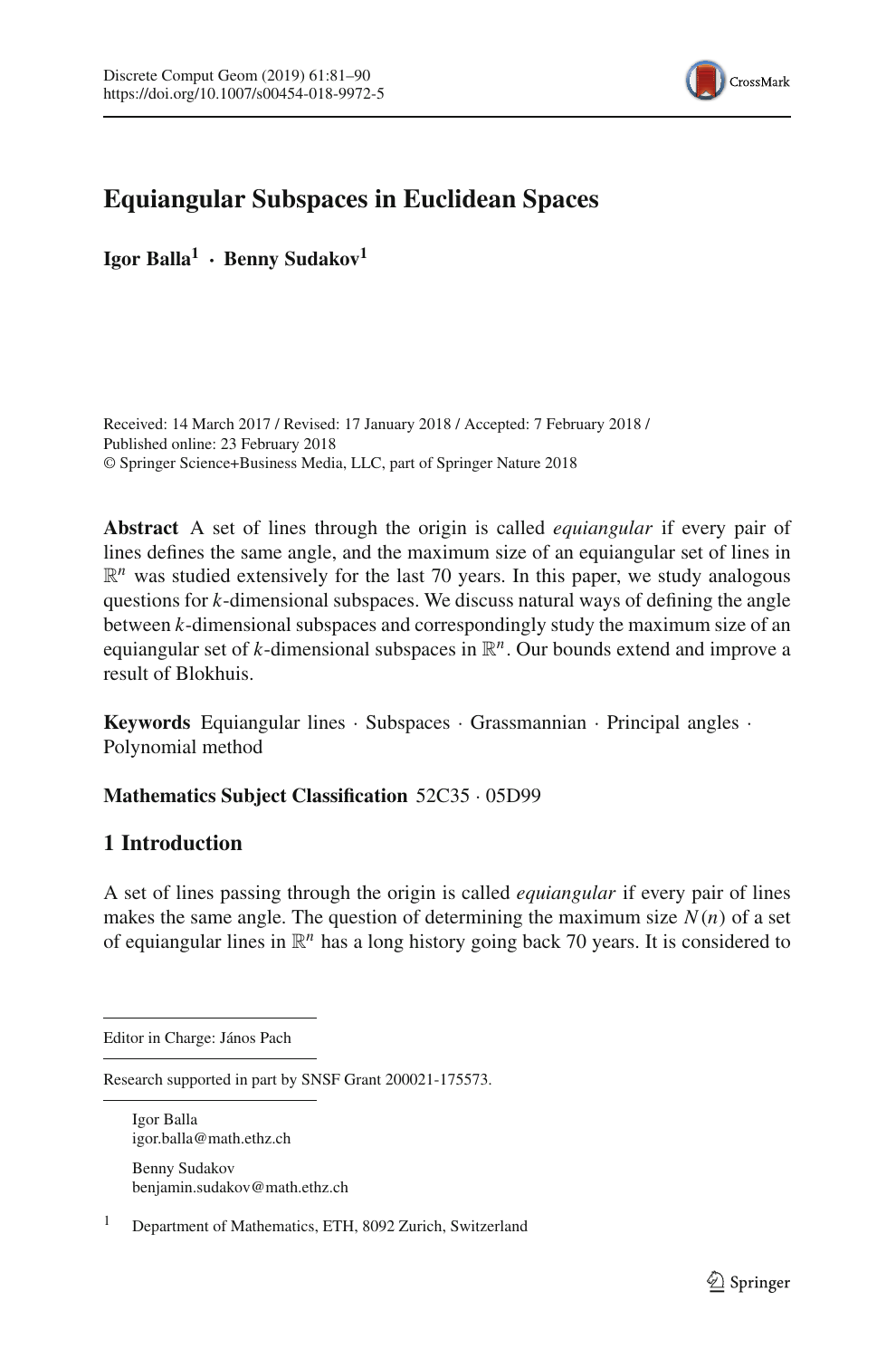be one of the founding problems of algebraic graph theory, see [\[2,](#page-8-0)[3](#page-8-1)[,8](#page-8-2)[,14](#page-8-3),[16,](#page-8-4)[18\]](#page-8-5) and references for more information. It is known that  $N(n)$  grows quadratically with *n*. The upper bound

<span id="page-1-0"></span>
$$
N(n) \leq \binom{n+1}{2} \tag{1}
$$

was proved by Gerzon (see [\[16](#page-8-4)]) and de Caen [\[5](#page-8-6)] gave a (quite nontrivial) construction showing

<span id="page-1-1"></span>
$$
N(n) \ge \frac{2}{9} (n+1)^2
$$
 (2)

for all *n* of the form  $3 \cdot 2^{2t-1} - 1$  where  $t \in \mathbb{N}$ .

It is therefore natural and interesting to study analogous questions for *k*-dimensional subspaces. To this end, we must first understand the notion of angle between subspaces. We define the *Grassmannian*  $Gr(k, n)$  to be the set of all *k*-dimensional subspaces of  $\mathbb{R}^n$ . Note that  $\theta$  is the common angle between a pair of lines  $U, V \in \text{Gr}(1, n)$  if and only if

$$
\cos \theta = \max_{\substack{u \in U, v \in V \\ |u| = 1, |v| = 1}} \langle u, v \rangle.
$$

Generalizing this idea, given a pair of *k*-dimensional subspaces  $U, V \in \text{Gr}(k, n)$ , we may recursively define the *k principal angles*  $0 \le \theta_1 \le \cdots \le \theta_k \le \pi/2$  between *U* and *V* as follows: choose unit vectors  $u \in U$ ,  $v \in V$  that maximize  $\langle u, v \rangle$  and define  $\theta_1$  = arccos  $\langle u, v \rangle$ . Now recursively define  $\theta_2, \ldots, \theta_k$  to be the principal angles between the  $(k - 1)$ -dimensional subspaces  $U' = \{u' \in U : u' \perp u = 0\}$  and  $V' = \{v' \in V : v' \perp v = 0\}$ . The geometric significance of principal angles are that they completely characterize the relative position of  $U$  to  $V$ , in the sense that if  $U', V' \in Gr(k, n)$  have the same principal angles as  $U, V$ , then there exists an orthogonal matrix *Q* such that  $U' = \{Qu : u \in U\}$  and  $V' = \{Qu : u \in U\}$ , see [\[19,](#page-9-0) Thm. 3].

It will be convenient for us to give another definition of principal angles that is more algebraic. Indeed, observe that a pair of lines  $U, V \in Gr(1, n)$  has common angle  $\theta$  if and only if, when we choose any unit vectors  $u \in U$ ,  $v \in V$ , we have  $(\cos \theta)^2 = \langle u, v \rangle^2$ . More generally, we associate to a subspace  $U \in \text{Gr}(k, n)$ , a representative  $n \times k$  matrix  $\mathbf{U} = (u_1, \dots, u_k)$  where  $u_1, \dots, u_k$  is any orthonormal basis of column vectors spanning *U*. Now given a pair of subspaces  $U, V \in \text{Gr}(k, n)$ with principal angles  $\theta_1, \ldots, \theta_k$ , one can show that  $\cos \theta_1, \ldots, \cos \theta_k$  are precisely the singular values of  $\mathbf{U}^\mathsf{T} \mathbf{V}$ . In other words,  $(\cos \theta_1)^2, \ldots, (\cos \theta_k)^2$  are precisely the eigenvalues of  $V^{\dagger}UU^{\dagger}V$ .

Now that we understand angles between subspaces, we are ready to discuss the notion of equiangular subspaces. Note that one can consider equiangular sets of subspaces with respect to the principal angle  $\theta_i$  for any fixed  $1 \le i \le k$ . More generally, for any function  $d = d(\theta_1, \dots, \theta_k)$  of the principal angles, we call a set of *k*-dimensional subspaces  $H \subseteq Gr(k, n)$  *equiangular* (with respect to d and having common angle  $\alpha$ ) if  $d(U, V) = \alpha$  for all  $U \neq V \in H$ . Thus we may define and study  $N_{\alpha}^{d}(k, n)$ , the maximum size of a set  $H \subseteq Gr(k, n)$  that is equiangular with respect to *d* and having common angle  $\alpha$ , as well as  $N^d(k, n) = \max_{\alpha} N^d_{\alpha}(k, n)$ . We call a function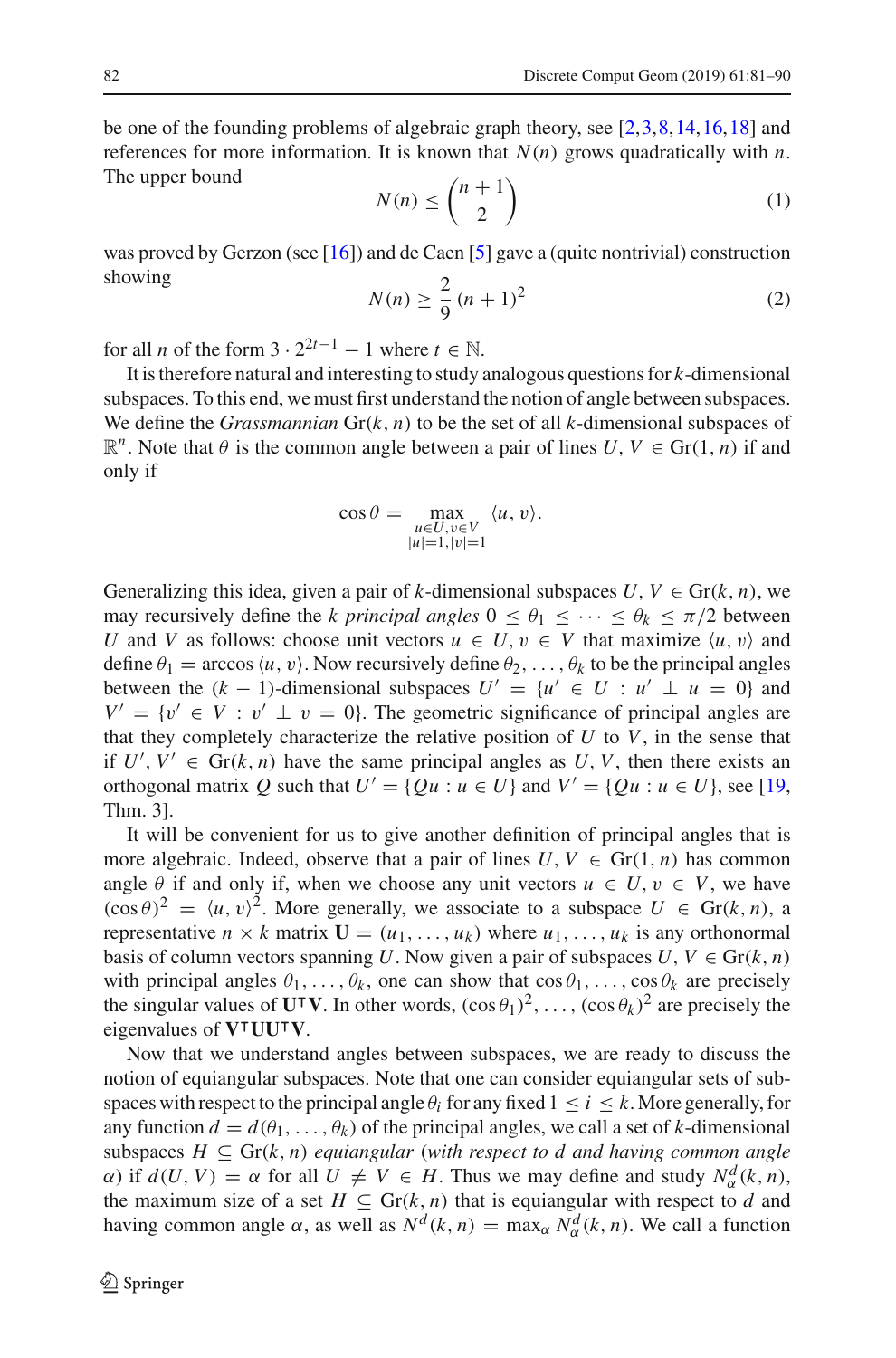*d* : Gr(*k*, *n*)<sup>2</sup>  $\rightarrow \mathbb{R}$  an *angle distance* if  $d(U, V) \in \{\theta_1(U, V), \dots, \theta_k(U, V)\}$  for all  $U, V \in \text{Gr}(k, n)$ . If *d* satisfies  $d(U, V) = 0$  iff  $U = V$  then we call *d* a *proper* distance.

In Sect. [2](#page-2-0) we give examples of angle distances and prove a general upper bound on  $N_{\alpha}^{d}(k, n)$  for any angle distance *d* and  $\alpha > 0$ , in particular improving and extending a result of Blokhuis [\[4\]](#page-8-7), who studied the case  $d = \theta_1$  and  $k = 2$ . Based on equiangular lines, we also give a lower bound construction of *k*-dimensional subspaces that are equiangular for any proper angle distance. We therefore conclude that for *k* fixed and any proper angle distance *d*,  $N^d(k, n) = \Theta(n^{2k})$  as  $n \to \infty$ . In Sect. [3,](#page-5-0) we discuss  $N<sup>d</sup>(k, n)$  for some other well-studied distances *d*. In Sect. [4,](#page-7-0) we conclude by stating some open problems, in particular discussing another generalization of equiangular lines known as *equi-isoclinic* subspaces.

#### <span id="page-2-0"></span>**2 Angle Distances**

When trying to define the angle between two subspaces  $U, V \in \text{Gr}(k, n)$ , one natural idea is to just take the minimum angle between any pair of vectors  $u \in U$ ,  $v \in V$ . Since minimizing arccos  $\langle u, v \rangle$  is equivalent to maximizing  $\langle u, v \rangle$ , this idea gives exactly the first principal angle  $\theta_1 = \theta_1(U, V)$ . This angle distance was first considered by Dixmier [\[11](#page-8-8)]. In [\[4](#page-8-7)], Blokhuis considered equiangular planes with respect to  $\theta_1$  and proved that

<span id="page-2-1"></span>
$$
N_{\alpha}^{\theta_1}(2,n) \leq \binom{2n+3}{4} \tag{3}
$$

provided that the common angle  $\alpha > 0$ . This condition is necessary, since  $\theta_1(U, V)$  = 0 iff *U* and *V* share a nontrivial subspace, and so we could take infinitely many planes all sharing a fixed line, showing that  $N_0^{\theta_1}(2, n) = \infty$ . This is a troublesome property of  $\theta_1$ , because it shows that  $\theta_1$  is not a proper distance and also that  $\theta_1$  does not appeal to elementary geometric intuition. Indeed, consider a pair of planes  $U$ ,  $V$  in  $\mathbb{R}^3$ . They will always share a line and hence will have  $\theta_1(U, V) = 0$ . However, one would intuitively ascribe the angle between them to be  $\theta_2(U, V)$ .

In view of this, it makes sense to define the minimum non-zero angle  $\theta_F(U, V)$  = min { $\theta_i(U, V) : \theta_i(U, V) > 0$ }.  $\theta_F$  was first considered by Friedrichs [\[13\]](#page-8-9) and it is a proper angle distance. Deutsch [\[9](#page-8-10)] gives applications of  $\theta_1$  and  $\theta_F$  to the rate of convergence of the method of cyclic projections, existence and uniqueness of abstract splines, and the product of operators with closed range.

Another proper angle distance is the maximum angle  $\theta_k$ , first considered by Krein et al. [\[15\]](#page-8-11). It was used by Asimov [\[1\]](#page-8-12) for his "Grand Tour," a method for visualizing high dimensional data by projecting to various two-dimensional subspaces and showing these projections sequentially to a human.  $\theta_k$  was also considered by Conway et al. [\[7](#page-8-13)] in their paper on packing subspaces in Grassmannians.

<span id="page-2-2"></span>For any angle distance *d* and  $\alpha > 0$ , we give an upper bound on  $N_{\alpha}^{d}(k, n)$  on the order of  $n^{2k}$ , extending Gerzon's bound in [\(1\)](#page-1-0). In the case  $d = \theta_1$  and  $k = 2$ , this improves Blokhuis' bound in [\(3\)](#page-2-1). The proof is based on the polynomial method, which was also the main tool in [\[4\]](#page-8-7).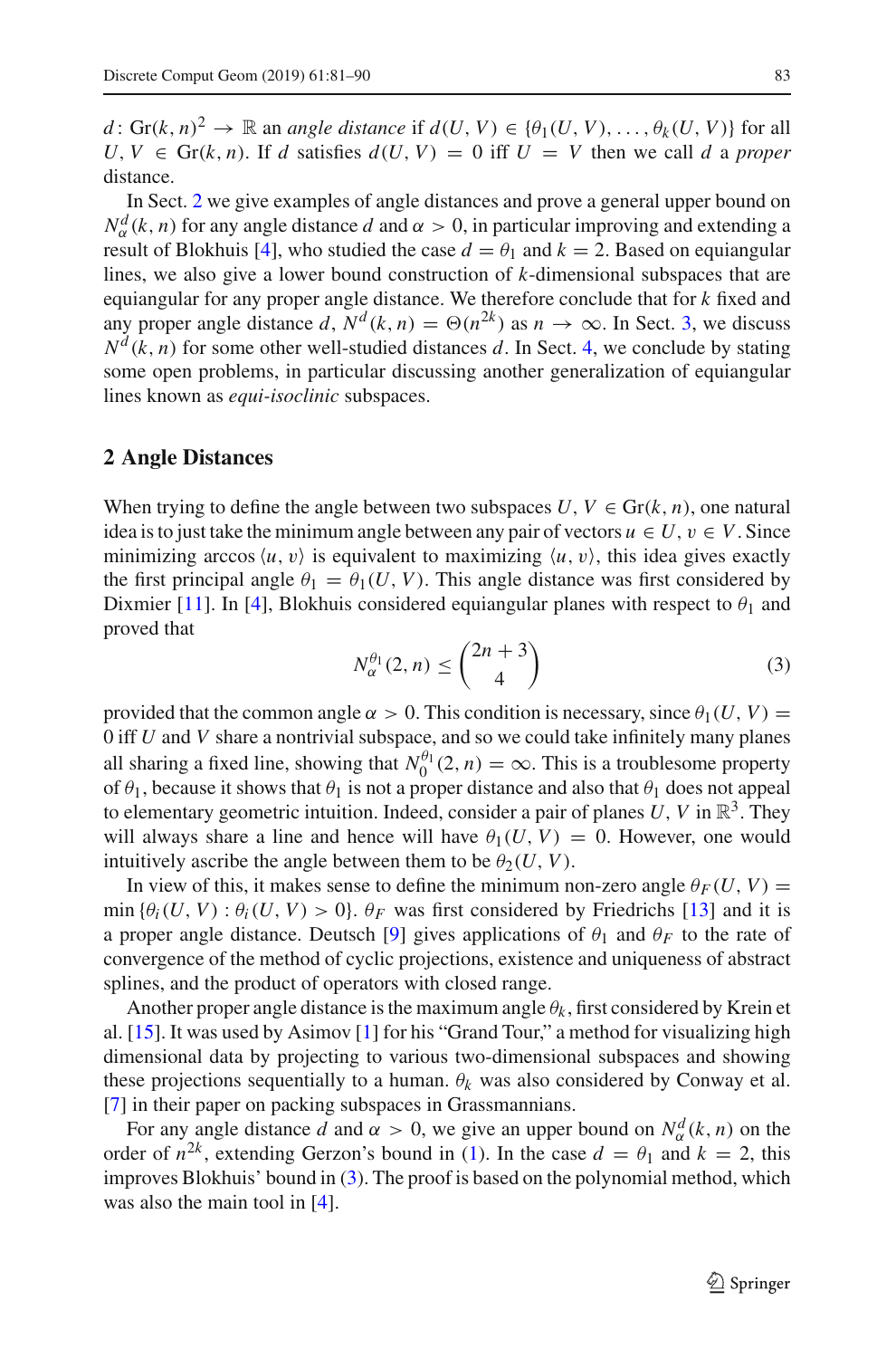**Theorem 2.1** *Let*  $k, n \in \mathbb{N}$  *with*  $k \leq n$ , *let d be an angle distance on*  $\text{Gr}(k, n)$  *and let* α > 0*. Then*

$$
N_{\alpha}^d(k,n) \leq {\binom{\binom{n+1}{2}+k-1}{k}}.
$$

*Proof* Let  $\{U_1, \ldots, U_m\} \subseteq \text{Gr}(k, n)$  be a set of subspaces such that  $d(U_i, U_j) = \alpha$ for all  $i \neq j$  and for each  $U_i$ , let  $\mathbf{U}_i = (u_1, \dots, u_k)$  be a representative  $n \times k$  matrix where  $u_1, \ldots, u_k$  is any orthonormal basis of column vectors spanning  $U_i$ . Observe that for any  $i \neq j$ , since  $\alpha = d(U_i, U_j)$  is a principal angle between  $U_i$  and  $U_j$ , we have, as per the discussion in Sect. [1,](#page-0-0) that  $(\cos \alpha)^2$  is an eigenvalue of  $\mathbf{U}_i^{\mathsf{T}} \mathbf{U}_j \mathbf{U}_j^{\mathsf{T}} \mathbf{U}_i$ . Thus if we define  $\lambda = (\cos \alpha)^2$  then we have det $(\mathbf{U}_i^{\mathsf{T}} \mathbf{U}_j \mathbf{U}_j^{\mathsf{T}} \mathbf{U}_i - \lambda I_k) = 0$ , where  $I_k$ is the  $k \times k$  identity matrix.

Now let  $\mathscr{S} = \{X \in \mathbb{R}^{n \times n} : X^{\mathsf{T}} = X\}$  be the set of all symmetric  $n \times n$  matrices and define functions  $f_1, \ldots, f_m : \mathscr{S} \to \mathbb{R}$  by

$$
f_i(X) = \det\biggl(\mathbf{U}_i^{\mathsf{T}} X \mathbf{U}_i - \frac{\lambda \text{tr}(X)}{k} I_k\biggr).
$$

Since  $tr(\mathbf{U}_j \mathbf{U}_j^{\mathsf{T}}) = tr(\mathbf{U}_j^{\mathsf{T}} \mathbf{U}_j) = tr(I) = k$ , we conclude that

$$
f_i(\mathbf{U}_j \mathbf{U}_j^{\mathsf{T}}) = \begin{cases} (1 - \lambda)^k & \text{if } i = j, \\ 0 & \text{if } i \neq j. \end{cases}
$$

Moreover, note that  $\lambda \neq 1$  since  $\alpha \neq 0$ . It therefore follows that  $f_1, \ldots, f_m$  are linearly independent. Indeed, if  $\sum_{i=1}^{m} c_i f_i = 0$  for some  $c_1, \ldots, c_m \in \mathbb{R}$ , then for all *j* we have  $0 = \sum_{i=1}^{m} c_i f_i(\mathbf{U}_j \mathbf{U}_j^{\mathsf{T}}) = c_j (1 - \lambda)^k$ , which implies  $c_j = 0$ .

Thus it suffices to show that  $f_1, \ldots, f_m$  live in a space of dimension  $\binom{\binom{n+1}{2}+k-1}{k}$ . To that end, recall that a multivariable polynomial  $f: \mathbb{R}^t \to \mathbb{R}$  is called homogeneous of degree *k* if it is a linear combination of monomials of degree *k*, and that the linear space of such polynomials has dimension  $\binom{t+k-1}{k}$ . For any  $X \in \mathscr{S}$ , we let  $X_{a,b}$  denote the entry in position *a*, *b* of the matrix *X*, so that  $\mathscr S$  may be parametrized by the  $\binom{n+1}{2}$ variables  $\{X_{a,b}: 1 \le a \le b \le n\}$  living on or above the diagonal and hence we may think of the functions  $f_i$  as polynomials in these variables. Now observe that for any *i* and  $X \in \mathcal{S}$ , every entry of the  $k \times k$  matrix  $\mathbf{U}_{i}^{T} X \mathbf{U}_{i} - \frac{\lambda \text{tr}(X)}{k} I_{k}$  is a homogeneous polynomial of degree 1 in the variables  $\{X_{a,b} : 1 \le a \le b \le n\}$ . It follows from the definition of the determinant that *fi*(*X*) is a homogeneous polynomial of degree *k* in these variables. Since there are  $\binom{n+1}{2}$  such variables, the space of all homogeneous polynomials of degree *k* in these variables has dimension  $\binom{\binom{n+1}{2}+k-1}{k}$ , completing the  $\Box$ 

To obtain lower bounds for this problem, it is natural to start with a construction of many equiangular lines and then try to combine them to make *k*-dimensional subspaces. Recall that  $N(n)$  is the maximum size of a set of equiangular lines in  $\mathbb{R}^n$ . In the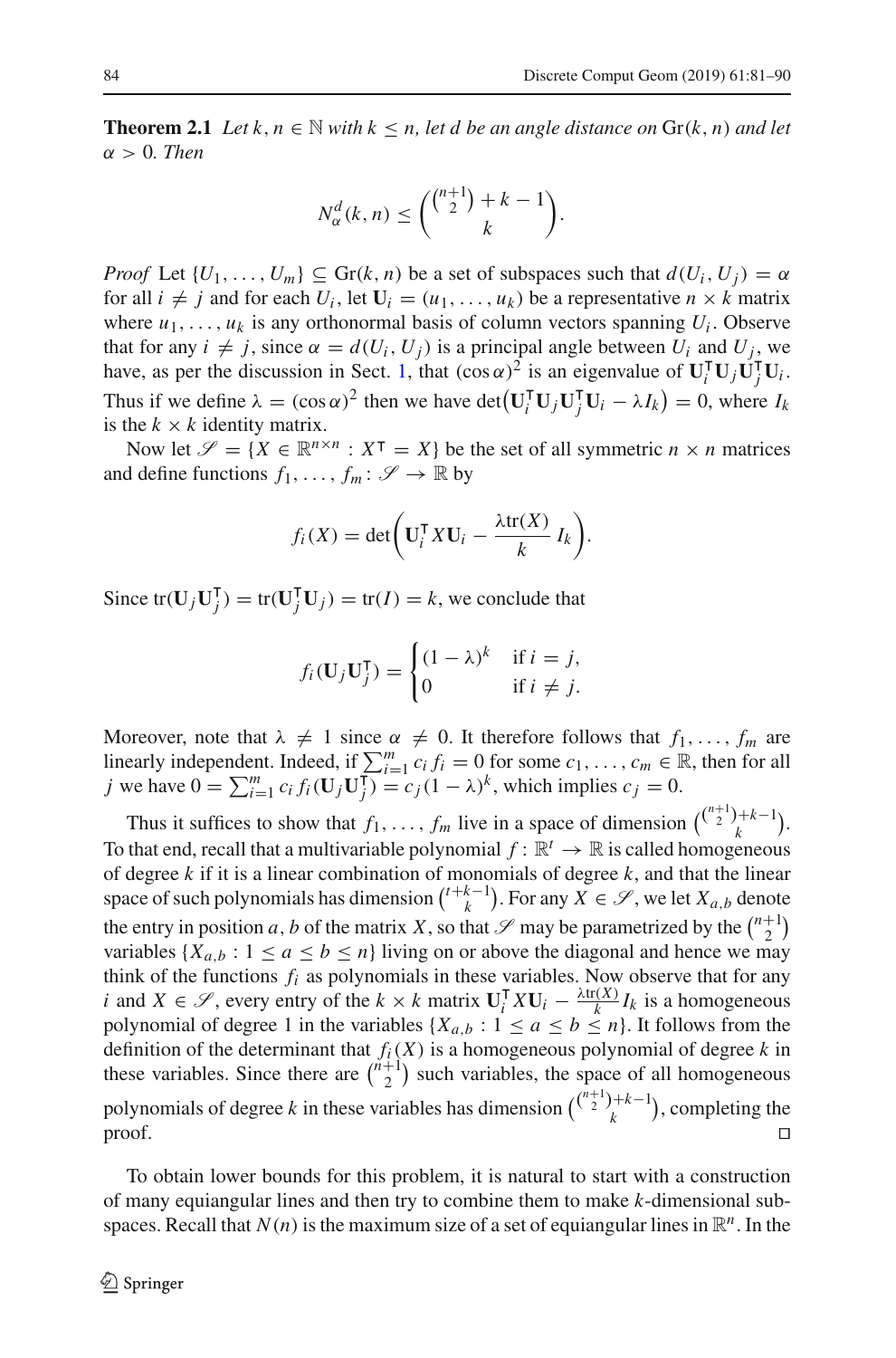<span id="page-4-0"></span>following, we make use of the Frobenius inner product  $\langle A, B \rangle = \text{tr}(A^\top B)$  for  $n \times n$ real-valued matrices *A*, *B*.

**Theorem 2.2** *For any*  $k, n \in \mathbb{N}$  *with*  $k \leq n$ *, there exists a set*  $H \subseteq Gr(k, kn)$  *with*  $|H| = N(n)^k$  *and*  $\alpha \in (0, \pi/2)$  *such that for all*  $U, V \in H$ *, the principal angles between U and V all lie in the set*  $\{0, \alpha\}$ *.* 

*Proof* Let  $L \subseteq \text{Gr}(1, n)$  be an equiangular set of lines with  $|L| = N(n)$ , and let  $\alpha \in (0, \pi/2)$  be the common angle of any pair of lines in L. Now let C be the set of vectors obtained by choosing a unit vector along each line in *L*, and observe that  $\langle u, v \rangle^2 = (\cos \alpha)^2$  for all  $u \neq v \in C$ .

Now let  $e_1, \ldots e_k$  be the standard basis in  $\mathbb{R}^k$ , and observe that for all  $u, v \in C$ , we have

$$
\langle e_i u^\mathsf{T}, e_j v^\mathsf{T} \rangle = \text{tr}(u e_i^\mathsf{T} e_j v^\mathsf{T}) = (e_i^\mathsf{T} e_j)(u^\mathsf{T} v) = \begin{cases} \langle u, v \rangle & \text{if } i = j, \\ 0 & \text{if } i \neq j. \end{cases}
$$

Now observe that for any *i* and  $u \in C$ ,  $e_i u^{\mathsf{T}}$  can be viewed as a vector in  $\mathbb{R}^{kn}$  and thus if we let  $u_1, \ldots, u_k \in C$ , then  $e_1 u_1^{\mathsf{T}}, \ldots, e_k u_k^{\mathsf{T}}$  can be viewed as orthonormal vectors in  $\mathbb{R}^{kn}$  and hence define a subspace  $W_{u_1,...,u_k}$  in  $\text{Gr}(k, kn)$ . Furthermore, for all  $u_1, \ldots, u_k, v_1, \ldots, v_k \in C$ , if we let **U** be the  $kn \times k$  matrix with column vectors  $e_1u_1^{\mathsf{T}}, \ldots, e_ku_k^{\mathsf{T}}$  and let **V** be the  $kn \times k$  matrix with column vectors  $e_1v_1^{\mathsf{T}}, \ldots, e_kv_k^{\mathsf{T}}$ , then **U** is a representative matrix for  $W_{u_1,...,u_k}$  and **V** is a representative matrix for  $W_{v_1,\ldots,v_k}$ . Now we compute that

$$
(\mathbf{U}^{\mathsf{T}}\mathbf{V})_{i,j} = \langle e_i u_i^{\mathsf{T}}, e_j v_j^{\mathsf{T}} \rangle = \begin{cases} \langle u_i, v_j \rangle & \text{if } i = j, \\ 0 & \text{if } i \neq j, \end{cases}
$$

and hence

$$
(\mathbf{V}^{\mathsf{T}}\mathbf{U}\mathbf{U}^{\mathsf{T}}\mathbf{V})_{i,j} = \begin{cases} \langle u_i, v_j \rangle^2 & \text{if } i = j \\ 0 & \text{if } i \neq j. \end{cases}
$$

Thus the eigenvalues of  $V^{\dagger}UU^{\dagger}V$  lie in the set  $\{1, \cos(\alpha)^2\}$  and so the principal angles between  $W_{u_1,...,u_k}$  and  $W_{v_1,...,v_k}$  lie in the set  $\{0, \alpha\}$ . Letting  $H = \{W_{u_1,...,u_k}$ :  $u_1, \ldots, u_k \in C$  and observing that  $|H| = N(n)^k$  completes the proof.

<span id="page-4-1"></span>Next we show that the construction above is equiangular for any proper angle distance *d*, and hence obtain the following corollary.

**Corollary 2.3** *Let d be a proper angle distance and let*  $k \in \mathbb{N}$  *be fixed. Then* 

$$
N^d(k, n) = \Theta(n^{2k}) \quad \text{as } n \to \infty.
$$

*Proof* Theorem [2.1](#page-2-2) immediately gives the upper bound  $N^d(k, n) \le O(n^{2k})$ . For the lower bound, let  $\alpha \in (0, \pi/2)$  and  $H \subseteq \text{Gr}(k, kn)$  be given by Theorem [2.2.](#page-4-0) Observe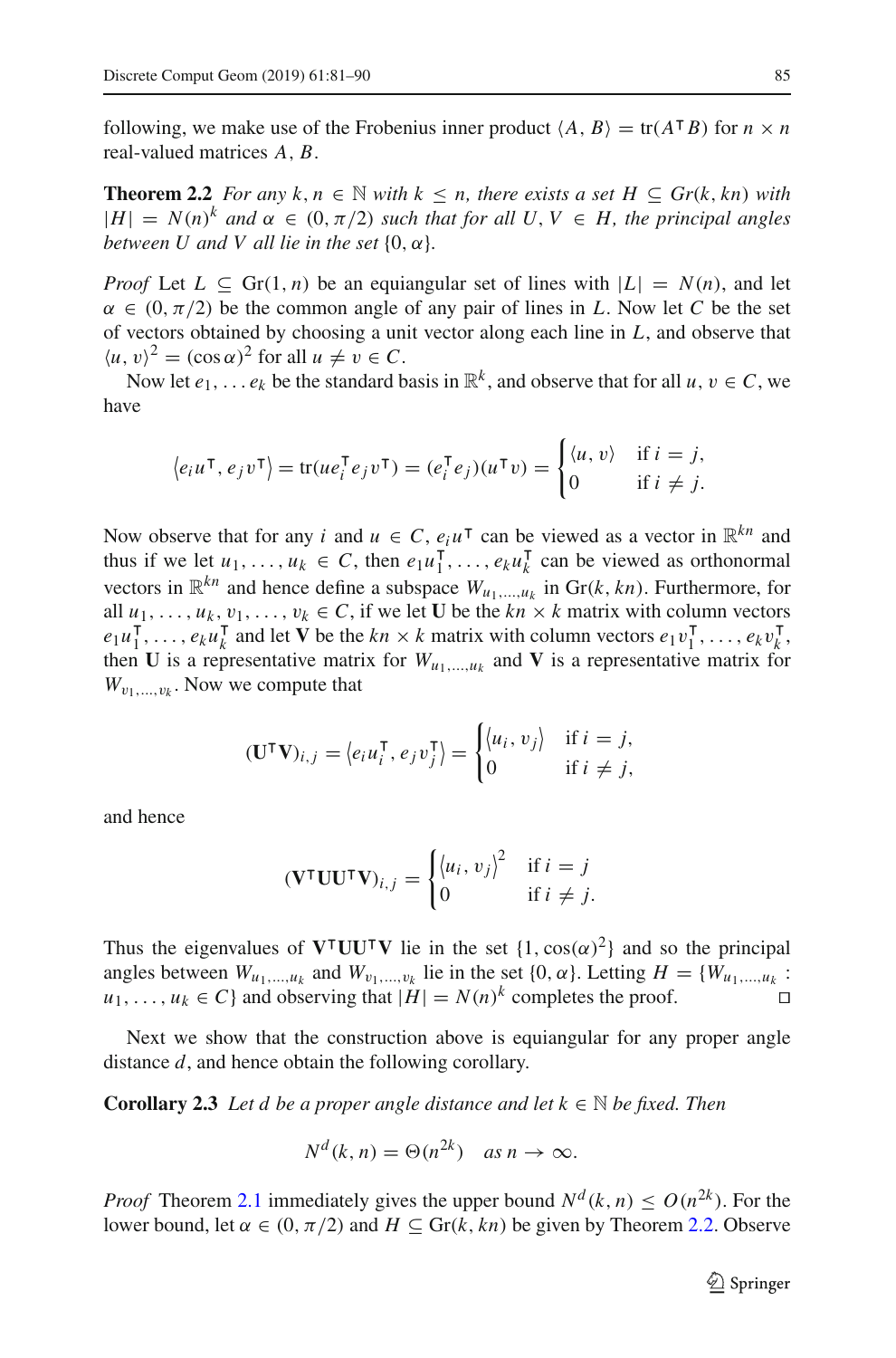that for all  $U \neq V \in H$ , the principal angles between *U* and *V* cannot all be 0, and thus  $\theta_F(U, V) = \theta_k(U, V) = \alpha$ . Moreover, observe that since *d* is a proper angle distance, we have  $\theta_F \leq d \leq \theta_k$ . Thus  $d(U, V) = \alpha$  for all  $U \neq V \in H$ . De Caen's bound equation [\(2\)](#page-1-1) implies that  $N(n) > \Omega(n^2)$  and so we obtain

$$
N^d(k, kn) \ge |H| = N(n)^k \ge \Omega(n^{2k}).
$$

Thus we conclude  $N^d(k, n) > \Omega(n^{2k})$ .

#### <span id="page-5-0"></span>**3 Other Distances**

Besides angle distances, there are several other natural distance functions that are considered in geometry, statistics, and applied problems, see e.g. [\[12](#page-8-14)]. Let  $U, V \in$ Gr(*k*, *n*) be *k*-dimensional subspaces of  $\mathbb{R}^n$  with principal angles  $\theta_1, \ldots, \theta_k$ . If one considers the Grassmannian  $\text{Gr}(k, n)$  as a manifold, one may compute (see [\[19](#page-9-0), Thm. 8]) that the geodesic distance is

$$
d_G(U, V) = \sqrt{\theta_1^2 + \dots + \theta_k^2}.
$$

In the context of packing subspaces, Conway et al. [\[7](#page-8-13)] consider the geodesic distance, the maximum principal angle, as well as the chordal distance defined by

$$
d_C(U, V) = \sqrt{(\sin \theta_1)^2 + \dots + (\sin \theta_k)^2} = \sqrt{k - \text{tr}(\mathbf{V}^\mathsf{T} \mathbf{U} \mathbf{U}^\mathsf{T} \mathbf{V})}.
$$

Also in the context of packing subspaces, Dhillon et al. [\[10](#page-8-15)] consider the first principal angle (spectral distance), as well as the Fubini–Study distance defined by

$$
d_{\text{FS}}(U, V) = \arccos\Big(\prod_{i=1}^{k} \cos \theta_i\Big) = \arccos\big|\det \mathbf{U}^\mathsf{T} \mathbf{V}\big|.
$$

For a subspace  $U \in \text{Gr}(k, n)$ , we define the orthogonal complement  $U^{\perp} = \{v \in$  $\mathbb{R}^n : v \perp u$  for all  $u \in U$ . The following lemma shows us that the nonzero principal angles between subspaces are the same as the nonzero principal angles between their orthogonal complements.

<span id="page-5-1"></span>**Lemma 3.1** *For any U*,  $V \in Gr(k, n)$ *, the nonzero principal angles between*  $U^{\perp}$  *and*  $V^{\perp}$  are the same as the nonzero principal angles between U and V.

*Proof* Observe that **UU**<sup> $\tau$ </sup> is an orthogonal projection onto *U* and  $\mathbf{U}^{\perp}(\mathbf{U}^{\perp})^{\intercal}$  is an orthogonal projection onto  $U^{\perp}$ , so that  $UU^{\top} + U^{\perp}(U^{\perp})^{\top} = I_n$  where  $I_n$  is the  $n \times n$ identity matrix. Thus

$$
\mathbf{U}^{\mathsf{T}}\mathbf{V}\mathbf{V}^{\mathsf{T}}\mathbf{U} = \mathbf{U}^{\mathsf{T}}(I_n - \mathbf{V}^{\perp}(\mathbf{V}^{\perp})^{\mathsf{T}})\mathbf{U} = I_k - \mathbf{U}^{\mathsf{T}}\mathbf{V}^{\perp}(\mathbf{V}^{\perp})^{\mathsf{T}}\mathbf{U}
$$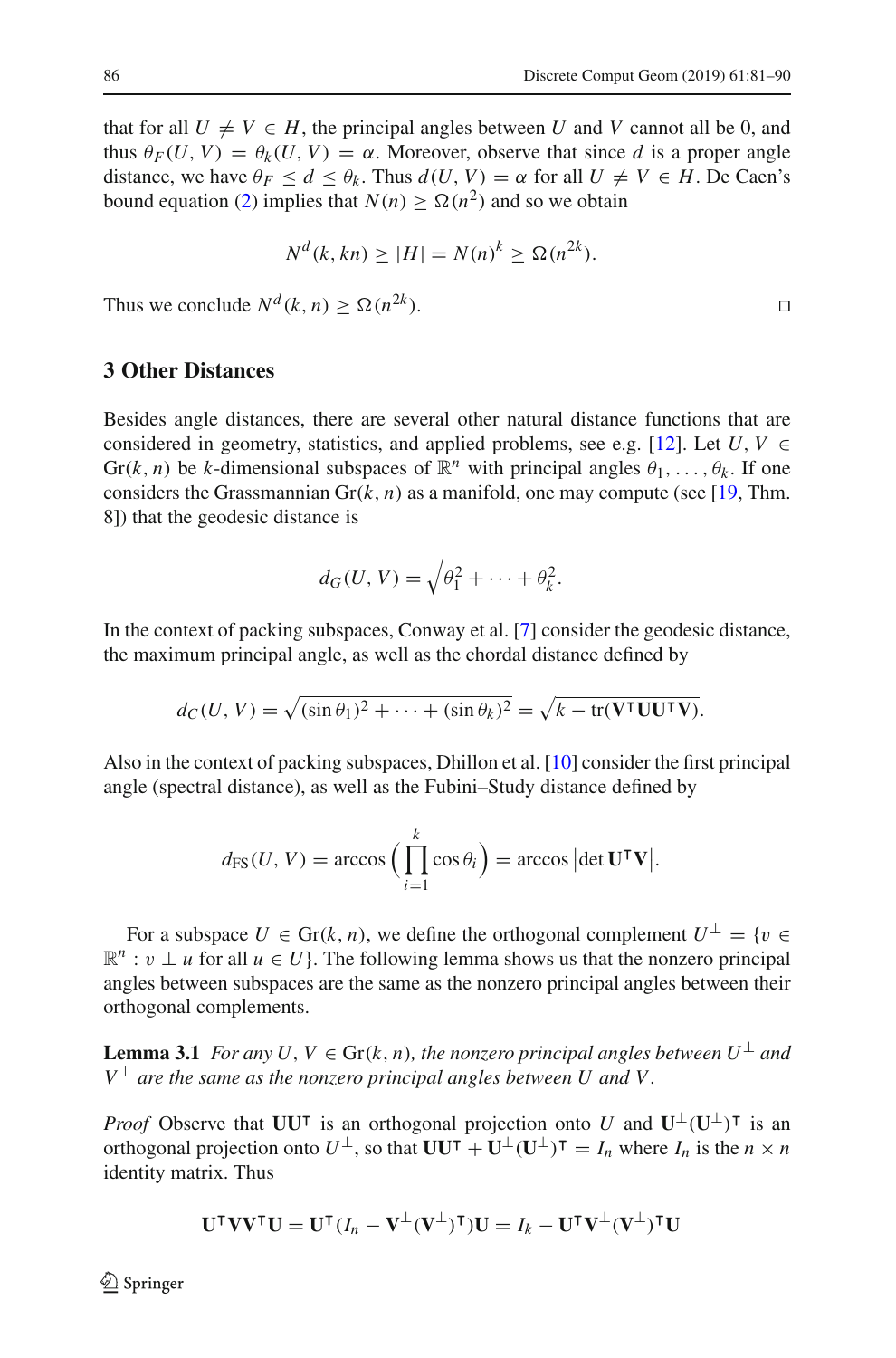and

$$
(\mathbf{V}^{\perp})^{\mathsf{T}}\mathbf{U}^{\perp}(\mathbf{U}^{\perp})^{\mathsf{T}}\mathbf{V}^{\perp} = (\mathbf{V}^{\perp})^{\mathsf{T}}(I_n - \mathbf{U}\mathbf{U}^{\mathsf{T}})\mathbf{V}^{\perp} = I_{n-k} - (\mathbf{V}^{\perp})^{\mathsf{T}}\mathbf{U}\mathbf{U}^{\mathsf{T}}\mathbf{V}^{\perp}.
$$

Since it is well known that for any *A*, *B* the matrices *AB* and *B A* have the same nonzero eigenvalues with the same multiplicity, we have that  $\mathbf{U}^\intercal \mathbf{V}^\perp (\mathbf{V}^\perp)^\intercal \mathbf{U}$  has the same nonzero eigenvalues as  $(V^{\perp})^{\intercal}UU^{\intercal}V^{\perp}$ , and therefore  $UV^{\intercal}VV^{\intercal}U$  has the same eigenvalues as  $(V^{\perp})^{\intercal}U^{\perp}(U^{\perp})^{\intercal}V^{\perp}$  except for eigenvalues of 1. Hence the principal angles between *U* and *V* are the same as the principal angles between  $U^{\perp}$  and  $V^{\perp}$ , except for angles of 0.  $\Box$ 

Now let *d* be one of the proper distances discussed in this paper, and observe that principal angles of 0 don't affect *d*. Thus using Lemma [3.1,](#page-5-1) we have that  $d(U^{\perp}, V^{\perp}) =$  $d(U, V)$  for all  $U, V \in Gr(k, n)$ . We therefore conclude that  $U_1, \ldots, U_m \in Gr(k, n)$ are equiangular with respect to *d* iff  $U_1^{\perp}, \ldots, U_m^{\perp} \in \text{Gr}(n-k, n)$  are equiangular with respect to *d*, and hence that

$$
N^d(k, n) = N^d(n - k, n).
$$

Thus, for the purposes of studying  $N^d$  (*k*, *n*), it will suffice for us to consider the case  $k \leq n/2$ .

Conway et al. [\[7](#page-8-13)] give some reasons why they consider the chordal distance  $d_C$ to be the best definition for packings, in particular observing that the Grassmannian  $Gr(k, n)$  with the chordal distance can be isometrically embedded onto a sphere in  $\mathbb{R}^D$  for  $D = \binom{n+1}{2} - 1$ , by mapping a subspace U to the projection matrix  $UU^{\dagger}$  and using the Frobenius inner product tr( $A^{\dagger}B$ ). Since an equidistant set (simplex) in  $\mathbb{R}^D$ has size at most  $D + 1$ , they conclude that

$$
N^{d_C}(k, n) \leq {n+1 \choose 2},
$$

generalizing Gerzon's bound equation [\(1\)](#page-1-0). For a lower bound, given a set of *m k*-dimensional subspaces  $U_1, \ldots, U_m \in \text{Gr}(k, n)$  equiangular with respect to  $d_C$ , observe that by adding a new dimension and defining  $U_i' = \text{span}(U_i, e_{n+1})$ , we obtain a set of *m*  $(k + 1)$ -dimensional subspaces in  $Gr(k + 1, n + 1)$  which is equiangular with respect to  $d_C$ . Thus  $N^{dc}$  ( $k + 1, n + 1$ )  $\geq N^{dc}$  ( $k, n$ ) for all  $k \leq n$  and so, using the assumption  $k \leq n/2$  together with [\(2\)](#page-1-1), we obtain

$$
N^{d_C}(k, n) \ge N^{d_C}(1, n - k + 1) = N(n - k + 1) = \Omega(n^2).
$$

Additionally, for a prime  $p$  such that a Hadamard matrix of order  $(p + 1)/2$  exists, Calderbank et al. [\[6\]](#page-8-16) give a construction of  $\binom{p+1}{2}$  subspaces of dimension  $(p-1)/2$ in  $\mathbb{R}^p$  which are equiangular with respect to  $\overrightarrow{dc}$ , so that

$$
N^{d_C}((p-1)/2, p) = {p+1 \choose 2}.
$$

 $\mathcal{D}$  Springer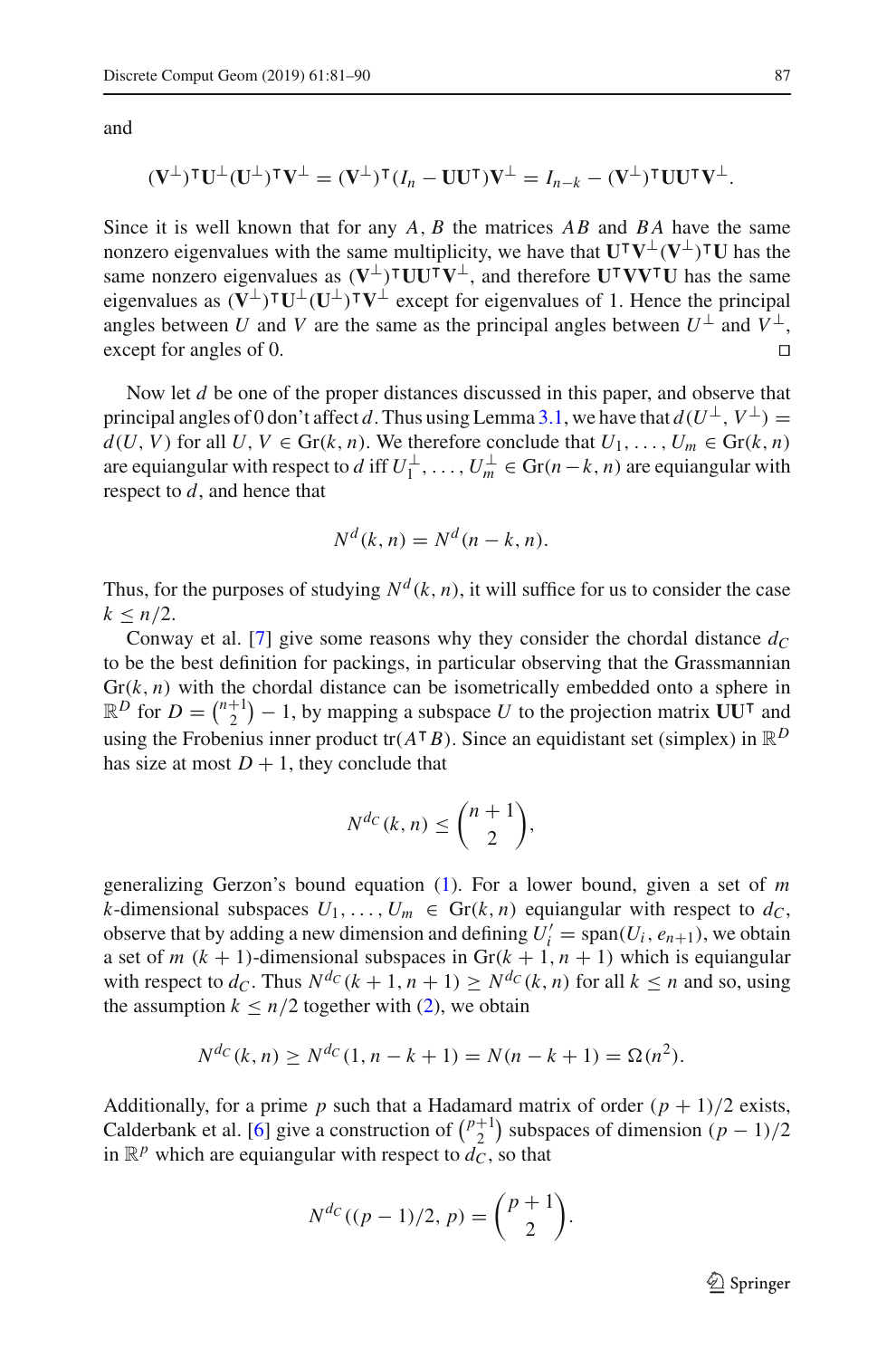For the Fubini–Study distance  $d_{FS}$ , we will need some definitions from multilinear algebra, see e.g. [\[20\]](#page-9-1) for reference. Let  $u \wedge v$  denote the wedge product between  $u, v \in$  $\mathbb{R}^n$ . Let  $\bigwedge^k (\mathbb{R}^n) = \{u_1 \wedge \ldots \wedge u_k : u_1, \ldots, u_k \in \mathbb{R}^n\}$  denote the *k*th exterior power of  $\mathbb{R}^n$  and note that dim  $\bigwedge^k (\mathbb{R}^n) = \binom{n}{k}$ . We shall use the Plücker embedding of Gr(*k*, *n*) into the projective space of lines over  $\bigwedge^k(\mathbb{R}^n)$ , defined as follows. Given a subspace  $U \in \text{Gr}(k, n)$  with  $u_1, \ldots, u_k$  being an orthonormal basis of column vectors of **U**, we define  $\phi(U) = u_1 \wedge \ldots \wedge u_k \in \bigwedge^k (\mathbb{R}^n)$ . One can compute that  $\langle \phi(U), \phi(V) \rangle =$  $det(U^{\dagger}V)$  defines an inner product between  $\phi(U)$  and  $\phi(V)$ . Therefore, given a set of subspaces  $U_1, \ldots, U_m \in \text{Gr}(k, n)$  equiangular with respect to  $d_{FS}$ , we have that  $\phi(U_1), \ldots, \phi(U_m)$  are a set of vectors such that if we take a line along each vector, we obtain a set of equiangular lines in  $\bigwedge^k(\mathbb{R}^n)$ . Thus using [\(1\)](#page-1-0), we conclude

$$
N^{d_{\text{FS}}}(k,n) \leq \binom{\binom{n}{k}+1}{2}.
$$

Actually, the Plücker embedding gives an embedding into an algebraic variety over  $\bigwedge^k(\mathbb{R}^n)$  defined by the so-called Plücker relations, and so it conceivable that this can be used to obtain a better upper bound. If a matching lower bound construction exists, finding it seems difficult since it would, in particular, yield a new construction of  $\Omega(N^2)$  equiangular lines in  $\mathbb{R}^N$ , for  $N = \binom{n}{k}$ .

We do not know anything about equiangular subspaces for the geodesic distance  $d_G$ , as well as other distances which cannot be written in terms of polynomial expressions of  $\cos \theta_1, \ldots, \cos \theta_k$ . This is not surprising, since all of the above upper bounds are essentially proven via the polynomial method. It would, therefore, be interesting to find other methods for proving such upper bounds.

#### <span id="page-7-0"></span>**4 Concluding Remarks**

In Sect. [2](#page-2-0) we give an upper bound on  $N^d_\alpha(k, n)$  of the order  $n^{2k}$  for any angle distance *d* and  $\alpha > 0$ , but are only able to give a corresponding lower bound when *d* is a proper angle distance. It would therefore be interesting to give lower bound constructions (with common angle  $\alpha > 0$ ) on the order of  $n^{2k}$  for angle distances that are not proper, in particular for the minimum angle  $\theta_1$ . Moreover, if  $n \gg k \to \infty$  then even for proper angle distances *d*, Corollary [2.3](#page-4-1) still leaves open the correct asymptotic dependence of  $N^d$   $(k, n)$  on  $k$ .

In Sect. [3,](#page-5-0) we remark that the polynomial method does not seem to work for distances such as the geodesic distance  $d_G$ , and so it would be interesting to find new methods which give upper bounds for such cases. It would also be interesting to obtain lower bound constructions for the Fubini–Study distance  $d_{FS}$ , and establish the correct order of magnitude for  $N^{d_{FS}}(k, n)$ .

Another approach to generalizing equiangular lines is, given a set  $H \subseteq Gr(k, n)$ , to require that *H* is equiangular with respect to  $\theta_i$  for all  $1 \leq i \leq k$ . If we further require that  $\theta_1 = \cdots = \theta_k$ , we arrive at the notion of *equi-isoclinic* subspaces. Equivalently, a family of subspaces  $H \subseteq \text{Gr}(k, n)$  is equi-isoclinic if there exists  $\lambda \in [0, 1)$  such that *V*<sup>T</sup>*UU*<sup>T</sup> $V = \lambda$ *I* for all  $U \neq V \in H$ . Lemmens and Seidel [\[17](#page-8-17)] defined and studied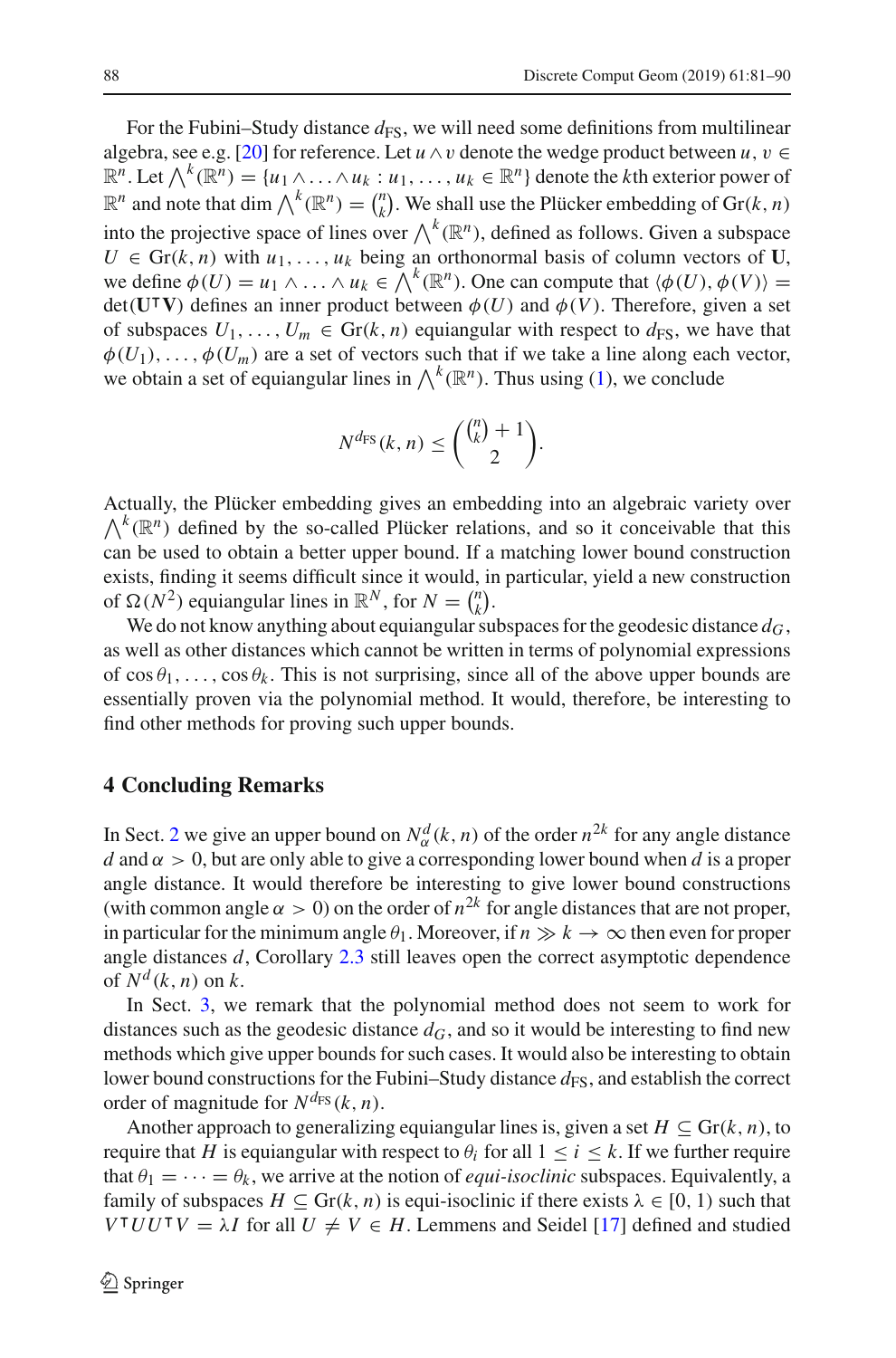$v(k, n)$ , the maximum number of *k*-dimensional equi-isoclinic subspaces in  $\mathbb{R}^n$ . They gave a construction based on equiangular lines showing that  $v(k, kn) > v(1, n)$  and generalized Gerzon's bound in [\(1\)](#page-1-0), obtaining  $v(k, n) \leq {n+1 \choose 2} - {k+1 \choose 2} + 1$ . Note that for  $n \gg k \to \infty$ , these bounds together with the fact that  $v(1, n) = N(n) \geq \Omega(n^2)$ show that

$$
\Omega\left(\frac{n^2}{k^2}\right) \le v(k,n) \le O(n^2).
$$

It would be interesting to close this gap and determine the correct asymptotic dependence of  $v(k, n)$  on  $k$ .

### **References**

- <span id="page-8-12"></span>1. Asimov, D.: The grand tour—a tool for viewing multidimensional data. SIAM J. Sci. Stat. Comput. **6**(1), 128–143 (1985)
- <span id="page-8-0"></span>2. Balla, I., Dräxler, F., Keevash, P., Sudakov, B.: Equiangular lines and spherical codes in Euclidean space. Invent. Math. **211**(1), 179–212 (2018)
- <span id="page-8-1"></span>3. Barg, A., Yu, W.-H.: New bounds for equiangular lines. In: Barg, A., Musin, O.R. (eds.) Discrete Geometry and Algebraic Combinatorics. Contemporary Mathematics, vol. 625, pp. 111–121. American Mathematical Society, Providence (2014)
- <span id="page-8-7"></span>4. Blokhuis, A.: Polynomials in finite geometries and combinatorics. In: Walker, K. (ed.) Surveys in Combinatorics. London Mathematical Society Lecture Note Series, vol. 187, pp. 35–52. Cambridge University Press, New York (1993)
- <span id="page-8-6"></span>5. de Caen, D.: Large equiangular sets of lines in Euclidean space. Electron. J. Combin. **7**, Art. No. 55 (2000)
- <span id="page-8-16"></span>6. Calderbank, A.R., Hardin, R.H., Rains, E.M., Shor, P.W., Sloane, N.J.A.: A group-theoretic framework for the construction of packings in Grassmannian spaces. J. Algebr. Comb. **9**(2), 129–140 (1999)
- <span id="page-8-13"></span>7. Conway, J.H., Hardin, R.H., Sloane, N.J.A.: Packing lines, planes, etc.: packings in Grassmannian spaces. Exp. Math. **5**(2), 139–159 (1996)
- <span id="page-8-2"></span>8. Delsarte, P., Goethals, J.M., Seidel, J.J.: Bounds for systems of lines, and Jacobi polynomials. Philips Res. Rep. **30**, 91–105 (1975)
- <span id="page-8-10"></span>9. Deutsch, F.: The angle between subspaces of a Hilbert space. In: Singh, S.P. (ed.) Approximation Theory, Wavelets and Applications. NATO Adv. Sci. Inst. Ser. C Math. Phys. Sci., vol. 454, pp. 107– 130. Kluwer, Dordrecht (1995)
- <span id="page-8-15"></span>10. Dhillon, I.S., Heath Jr., R.W., Strohmer, T., Tropp, J.A.: Constructing packings in Grassmannian manifolds via alternating projection. Exp. Math. **17**(1), 9–35 (2008)
- <span id="page-8-8"></span>11. Dixmier, J.: Étude sur les variétés et les opérateurs de Julia, avec quelques applications. Bull. Soc. Math. Fr. **77**, 11–101 (1949)
- <span id="page-8-14"></span>12. Edelman, A., Arias, T.A., Smith, S.T.: The geometry of algorithms with orthogonality constraints. SIAM J. Matrix Anal. Appl. **20**(2), 303–353 (1998)
- <span id="page-8-9"></span>13. Friedrichs, K.: On certain inequalities and characteristic value problems for analytic functions and for functions of two variables. Trans. Am. Math. Soc. **41**(3), 321–364 (1937)
- <span id="page-8-3"></span>14. Godsil, C., Royle, G.: Algebraic Graph Theory. Graduate Texts in Mathematics. Springer, New York (2001)
- <span id="page-8-11"></span>15. Krein, M.G., Krasnoselskii, M.A., Milman, D.P.: On the defect numbers of linear operators in Banach spaces and on some geometric questions. Trudy Inst. Mat. Akad. Nauk Ukrain. SSR 11, 97–112 (1948) (in Russian)
- <span id="page-8-4"></span>16. Lemmens, P.W.H., Seidel, J.J.: Equiangular lines. J. Algebra **24**, 494–512 (1973)
- <span id="page-8-17"></span>17. Lemmens, P.W.H., Seidel, J.J.: Equi-isoclinic subspaces of Euclidean spaces. Indag. Math. **35**, 98–107 (1973)
- <span id="page-8-5"></span>18. van Lint, J.H., Seidel, J.J.: Equilateral point sets in elliptic geometry. Indag. Math. **28**, 335–348 (1966)